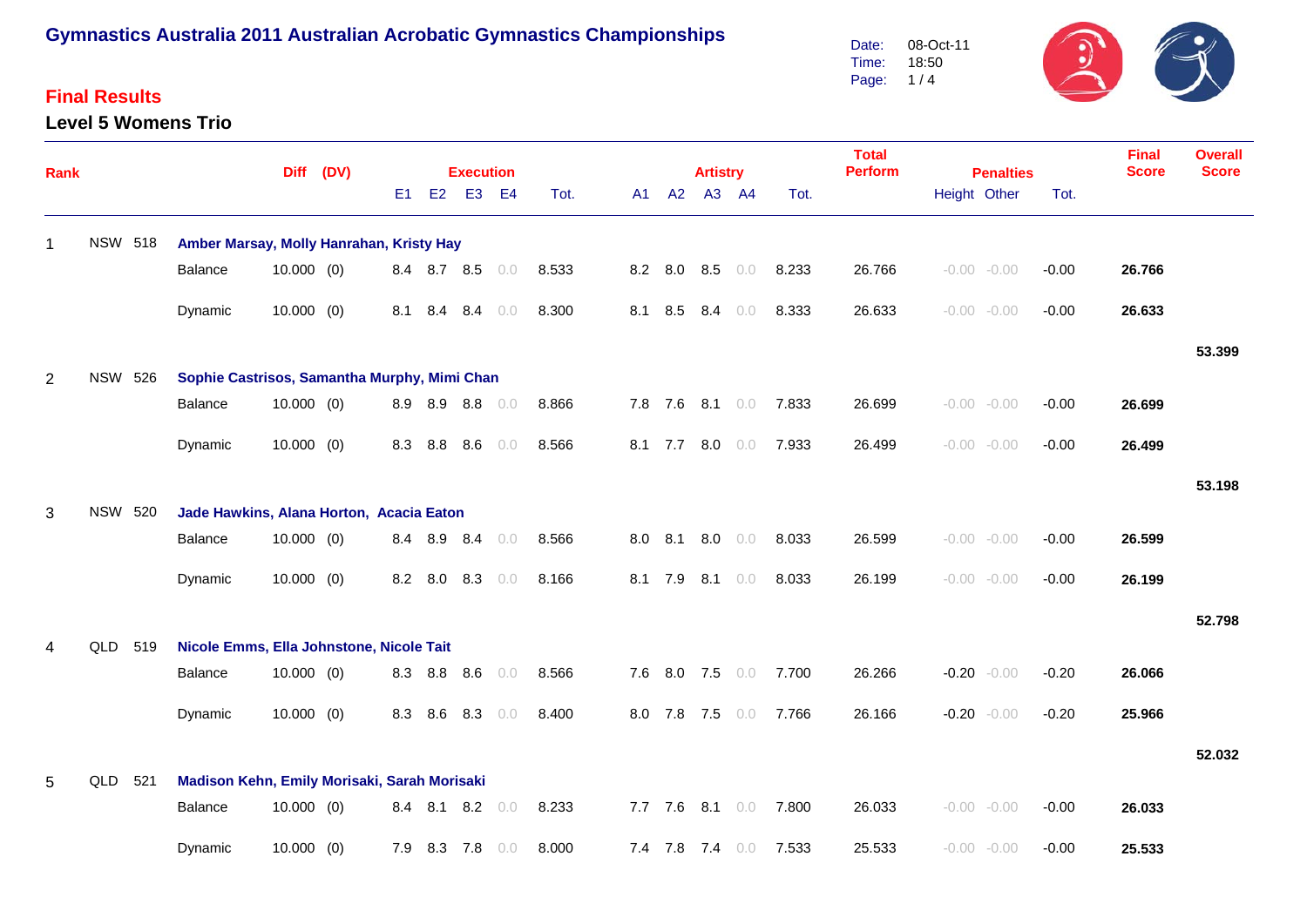## **Final Results**

**Level 5 Womens Trio**



| <b>Rank</b> |                |     |                                                              | (DV)         |  |                | <b>Execution</b> |                 |                |       |    | <b>Artistry</b> |         |       | <b>Total</b><br><b>Perform</b> | <b>Penalties</b> |                    | <b>Final</b><br><b>Score</b> | <b>Overall</b><br><b>Score</b> |        |
|-------------|----------------|-----|--------------------------------------------------------------|--------------|--|----------------|------------------|-----------------|----------------|-------|----|-----------------|---------|-------|--------------------------------|------------------|--------------------|------------------------------|--------------------------------|--------|
|             |                |     |                                                              | <b>Diff</b>  |  | E <sub>1</sub> | E2               | E <sub>3</sub>  | E <sub>4</sub> | Tot.  | A1 | A2              |         | A3 A4 | Tot.                           |                  | Height Other       | Tot.                         |                                |        |
| 6           | <b>NSW 524</b> |     | Emily Noakes, Ashleigh Mulligan, Alexis Edwards              |              |  |                |                  |                 |                |       |    |                 |         |       |                                |                  |                    |                              |                                | 51.566 |
|             |                |     | Balance                                                      | $10.000$ (0) |  |                |                  | 8.2 8.5 8.5 0.0 |                | 8.400 |    | 7.5 7.3 7.8 0.0 |         |       | 7.533                          | 25.933           | $-0.00 - 0.00$     | $-0.00$                      | 25.933                         |        |
|             |                |     | Dynamic                                                      | $10.000$ (0) |  | 7.8            |                  | 8.0 7.8         | 0.0            | 7.866 |    | 7.8 7.5 7.8     |         | 0.0   | 7.700                          | 25.566           | $-0.00 - 0.00$     | $-0.00$                      | 25.566                         |        |
|             |                |     |                                                              |              |  |                |                  |                 |                |       |    |                 |         |       |                                |                  |                    |                              |                                | 51.499 |
| 7           | <b>VIC</b>     | 529 | Jessica Weir, Gianna Blundo, Alessia Di Filippo<br>Balance   | 10.000(0)    |  |                |                  | 8.3 8.1 7.9 0.0 |                | 8.100 |    | 7.6 7.7 8.1 0.0 |         |       | 7.800                          | 25.900           | $-0.00 - 0.00$     | $-0.00$                      | 25.900                         |        |
|             |                |     | Dynamic                                                      | $10.000$ (0) |  |                | 7.7 7.3 7.8      |                 | 0.0            | 7.600 |    | 7.8 7.7 7.4 0.0 |         |       | 7.633                          | 25.233           | $-0.00 - 0.00$     | $-0.00$                      | 25.233                         |        |
| 8           | <b>WA</b>      | 528 | <b>Christina Dimopoulos, Olivia Ridley, Rae Gidley</b>       |              |  |                |                  |                 |                |       |    |                 |         |       |                                |                  |                    |                              |                                | 51.133 |
|             |                |     | Balance                                                      | $10.000$ (0) |  |                |                  | 7.7 7.9 8.2     | 0.0            | 7.933 |    | $7.7$ $7.5$     | 7.6     | 0.0   | 7.600                          | 25.533           | $-0.00 - 0.00$     | $-0.00$                      | 25.533                         |        |
|             |                |     | Dynamic                                                      | $10.000$ (0) |  | 7.6            | 8.1              | 8.0             | 0.0            | 7.900 |    | 7.4 7.9         | 7.7 0.0 |       | 7.666                          | 25.566           | $-0.00 - 0.00$     | $-0.00$                      | 25.566                         |        |
|             | WA             |     |                                                              |              |  |                |                  |                 |                |       |    |                 |         |       |                                |                  |                    |                              |                                | 51.099 |
| 9           |                | 517 | Kiara Isard, Rebekah O'Malley, Artemis Dimopoulos<br>Balance | $10.000$ (0) |  |                |                  | 8.5 8.0 8.0     | 0.0            | 8.166 |    | 7.3 7.8 7.3 0.0 |         |       | 7.466                          | 25.632           | $-0.00$<br>$-0.00$ | $-0.00$                      | 25.632                         |        |
|             |                |     | Dynamic                                                      | 10.000(0)    |  |                | 7.9 7.7          | 7.8             | 0.0            | 7.800 |    | 7.4 7.0 7.3 0.0 |         |       | 7.233                          | 25.033           | $-0.00 - 0.00$     | $-0.00$                      | 25.033                         |        |

**50.665**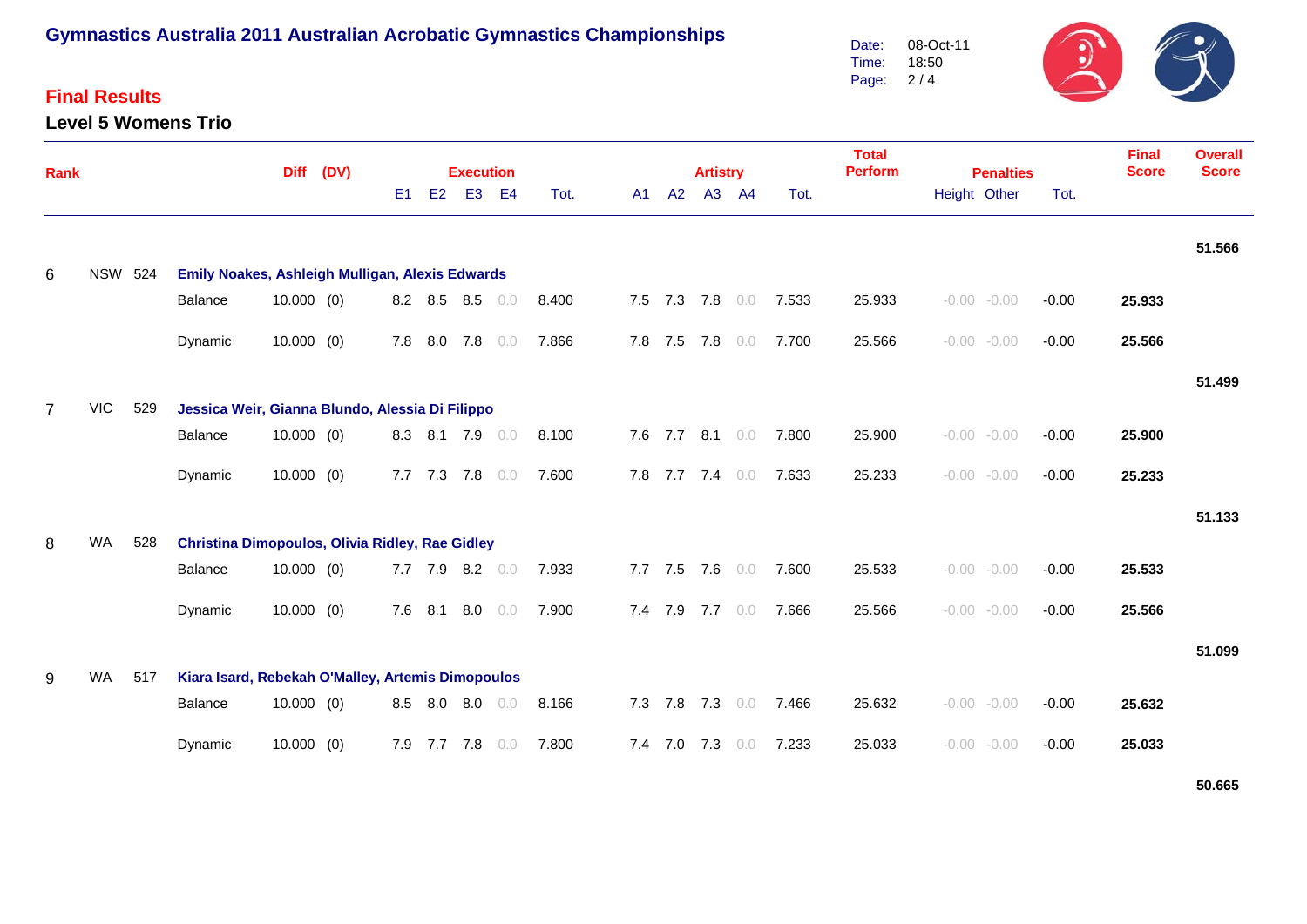#### **Final Results**

#### **Level 5 Womens Trio**

Date: Time: Page: 3 / 4 08-Oct-11 18:50

| Rank |            |     |                                                    | <b>Diff</b>  | (DV) |     |             | <b>Execution</b> |           |       |    |             | <b>Artistry</b> |                 |       | <b>Total</b><br><b>Perform</b> | <b>Penalties</b> |                |         | <b>Final</b><br><b>Score</b> | <b>Overall</b><br><b>Score</b> |
|------|------------|-----|----------------------------------------------------|--------------|------|-----|-------------|------------------|-----------|-------|----|-------------|-----------------|-----------------|-------|--------------------------------|------------------|----------------|---------|------------------------------|--------------------------------|
|      |            |     |                                                    |              |      | E1  |             | E2 E3            | <b>E4</b> | Tot.  | A1 | A2          |                 | A3 A4           | Tot.  |                                |                  | Height Other   | Tot.    |                              |                                |
| 10   | QLD        | 530 | Kate Collins, Inge Peter, Mikaela Bernardi         |              |      |     |             |                  |           |       |    |             |                 |                 |       |                                |                  |                |         |                              |                                |
|      |            |     | Balance                                            | $10.000$ (0) |      | 8.0 |             | 8.2 8.3          | 0.0       | 8.166 |    |             | 7.6 7.8 7.4 0.0 |                 | 7.600 | 25.766                         |                  | $-0.00 - 0.00$ | $-0.00$ | 25.766                       |                                |
|      |            |     | Dynamic                                            | $10.000$ (0) |      |     |             | 6.9 7.2 7.4 0.0  |           | 7.166 |    |             | 7.6 7.9 7.5 0.0 |                 | 7.666 | 24.832                         |                  | $-0.00 - 0.00$ | $-0.00$ | 24.832                       |                                |
|      |            |     |                                                    |              |      |     |             |                  |           |       |    |             |                 |                 |       |                                |                  |                |         |                              | 50.598                         |
| 11   | QLD 516    |     | Isabel Fehlhaber, Shaelyn Nagel, Cody Smith        |              |      |     |             |                  |           |       |    |             |                 |                 |       |                                |                  |                |         |                              |                                |
|      |            |     | Balance                                            | $10.000$ (0) |      |     | 8.3 8.5 8.0 |                  | 0.0       | 8.266 |    |             | 7.3 7.1 7.5 0.0 |                 | 7.300 | 25.566                         |                  | $-0.00 - 0.00$ | $-0.00$ | 25.566                       |                                |
|      |            |     | Dynamic                                            | $10.000$ (0) |      |     |             | 7.7 7.6 8.1      | 0.0       | 7.800 |    |             | 7.0 7.1 6.9 0.0 |                 | 7.000 | 24.800                         |                  | $-0.00 - 0.00$ | $-0.00$ | 24.800                       |                                |
|      |            |     |                                                    |              |      |     |             |                  |           |       |    |             |                 |                 |       |                                |                  |                |         |                              | 50.366                         |
| 12   | WA         | 523 | Megan Hockaday, Madison Catherall, Keely Errington |              |      |     |             |                  |           |       |    |             |                 |                 |       |                                |                  |                |         |                              |                                |
|      |            |     | Balance                                            | $10.000$ (0) |      |     |             | 7.8 8.3 7.8 0.0  |           | 7.966 |    |             | 7.1 7.6 7.4 0.0 |                 | 7.366 | 25.332                         |                  | $-0.00 - 0.00$ | $-0.00$ | 25.332                       |                                |
|      |            |     | Dynamic                                            | $10.000$ (0) |      |     |             | 7.6 7.6 7.7 0.0  |           | 7.633 |    |             | 7.1 7.6 7.1 0.0 |                 | 7.266 | 24.899                         |                  | $-0.00 - 0.00$ | $-0.00$ | 24.899                       |                                |
|      |            |     |                                                    |              |      |     |             |                  |           |       |    |             |                 |                 |       |                                |                  |                |         |                              | 50.231                         |
| 13   | <b>VIC</b> | 525 | Chloe Taubert, Jessica Bunyard, Stephanie Currie   |              |      |     |             |                  |           |       |    |             |                 |                 |       |                                |                  |                |         |                              |                                |
|      |            |     | Balance                                            | $10.000$ (0) |      |     |             | 7.8 7.6 7.8 0.0  |           | 7.733 |    |             |                 | 7.2 7.5 7.7 0.0 | 7.466 | 25.199                         |                  | $-0.00 - 0.00$ | $-0.00$ | 25.199                       |                                |
|      |            |     | Dynamic                                            | $10.000$ (0) |      |     |             | 7.4 7.7 7.4 0.0  |           | 7.500 |    |             | 6.9 7.4 7.3 0.0 |                 | 7.200 | 24.700                         |                  | $-0.00 - 0.00$ | $-0.00$ | 24.700                       |                                |
|      |            |     |                                                    |              |      |     |             |                  |           |       |    |             |                 |                 |       |                                |                  |                |         |                              | 49.899                         |
| 14   | <b>VIC</b> | 527 | Morgan Fisher, Stephanie Kelly, Mia Truong         |              |      |     |             |                  |           |       |    |             |                 |                 |       |                                |                  |                |         |                              |                                |
|      |            |     | Balance                                            | $10.000$ (0) |      | 8.0 |             | 8.0 8.2          | 0.0       | 8.066 |    | 7.9 7.9 7.6 |                 | 0.0             | 7.800 | 25.866                         |                  | $-0.00 - 0.00$ | $-0.00$ | 25.866                       |                                |
|      |            |     | Dynamic                                            | $10.000$ (0) |      | 6.4 | 6.2         | 6.0              | 0.0       | 6.200 |    |             | 7.1 7.6 7.3 0.0 |                 | 7.333 | 23.533                         |                  | $-0.00 - 0.00$ | $-0.00$ | 23.533                       |                                |